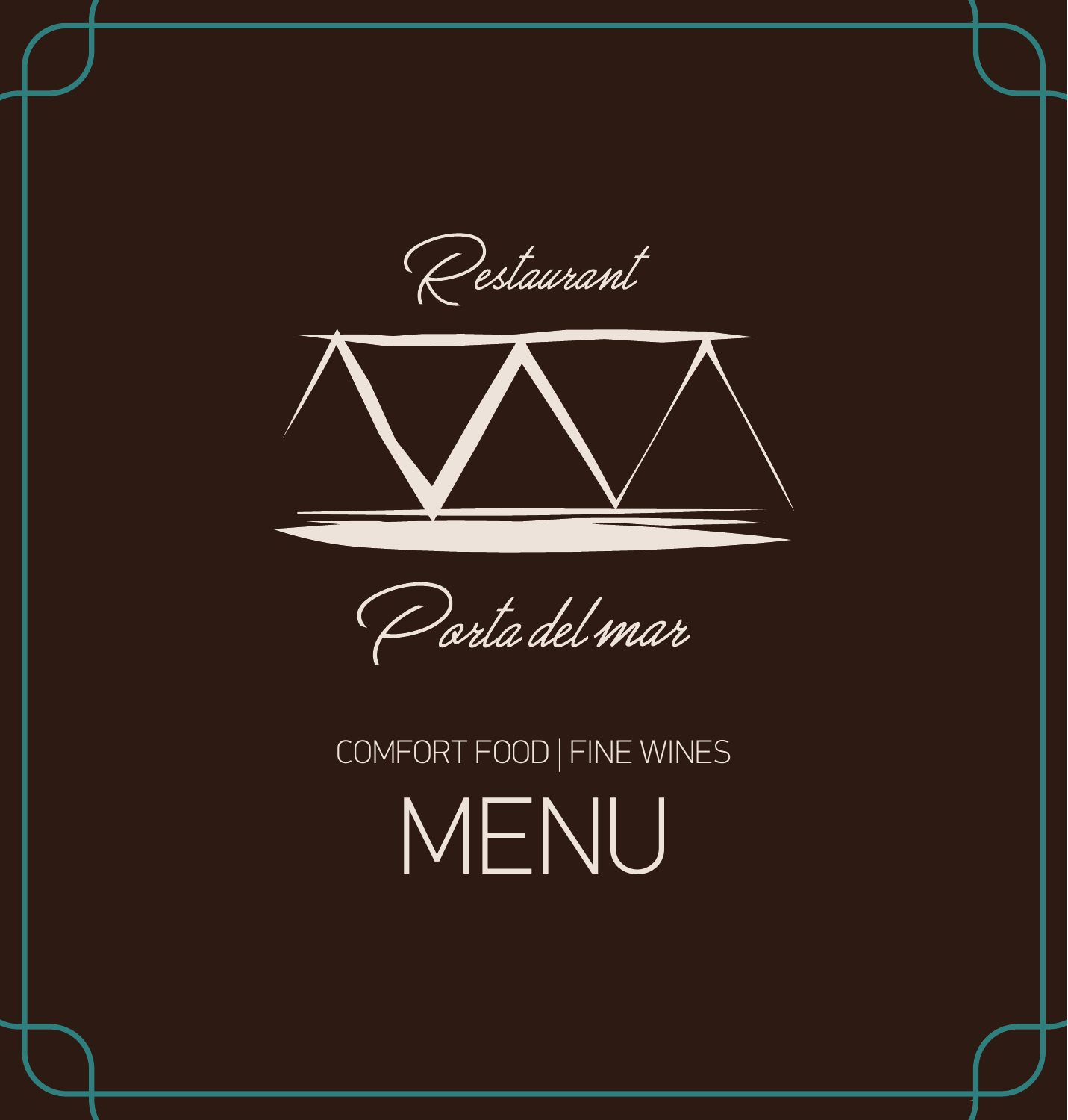

\* We use extra virgin olive oil in our cooking. \* All our meat and fish are fresh. \* Menu created and inspired by chef Dimitris Karatzaferis.

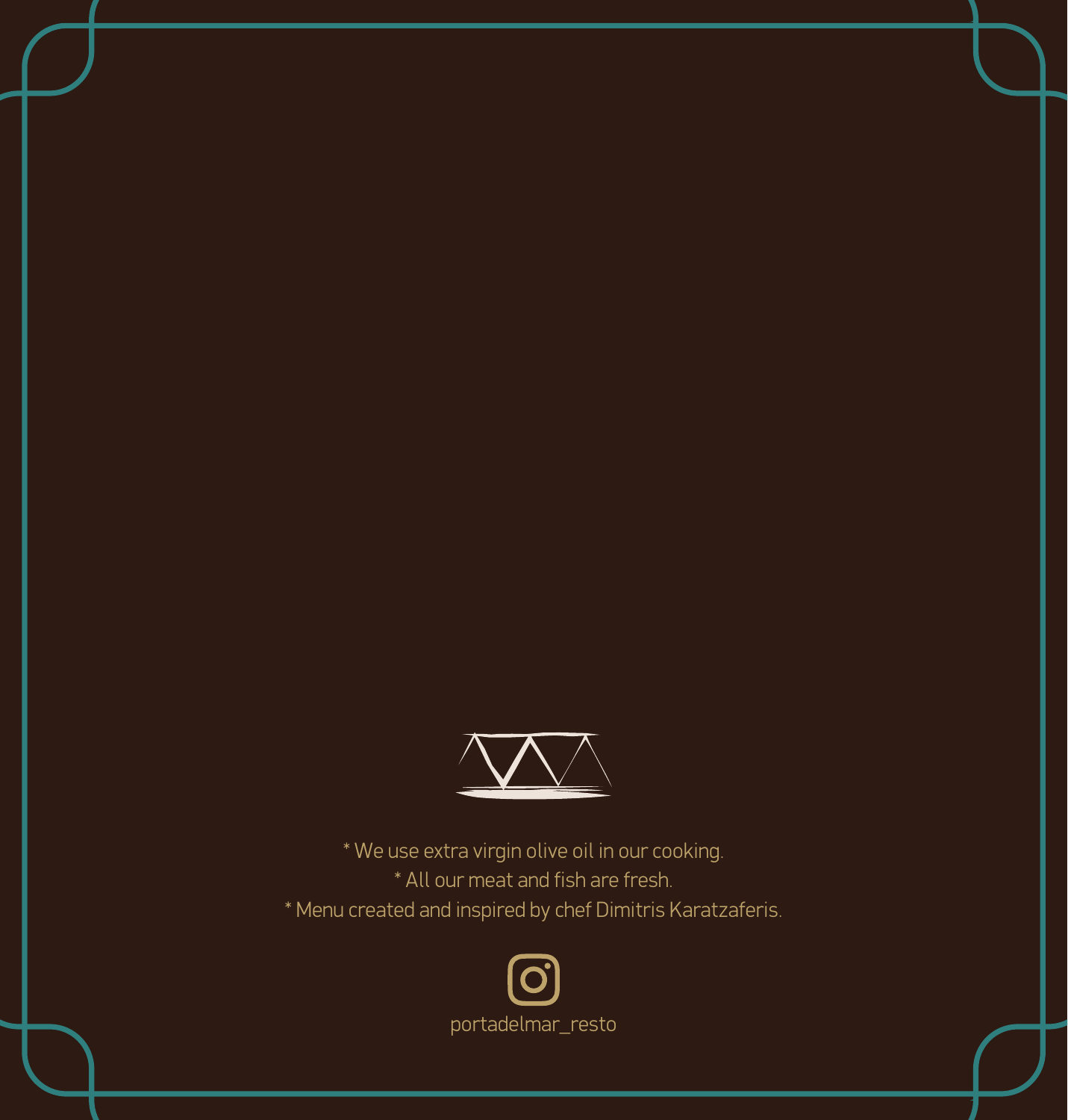# **FOOD MENU**

Fresh bread / pita bread ..........

## **STARTERS**

| <b>TZATZIKI</b><br>Yoghurt from Kefalonia island, cucumber, garlic, olives & extra virgin olive oil                                    |   |
|----------------------------------------------------------------------------------------------------------------------------------------|---|
| <b>HOT FETA CHEESE DIP</b><br>With hot peppers <sup>®</sup> extra virgin olive oil                                                     | . |
| <b>GREEK BRUSCHETTA</b><br>Fresh grilled bread, tomato, feta cheese, capers, sea salt <sup>®</sup> extra virgin olive oil              | . |
| <b>GRILLED TALAGANI CHEESE</b> with fresh tomato chutney                                                                               |   |
| <b>FRESH FRIED POTATOES</b> with mustard sauce $\mathcal{R}$ crispy bacon                                                              | . |
| <b>MEAT BALLS</b><br>With yoghurt sauce, fresh mint, fresh lime <sup>®</sup> tomato cores                                              | . |
| <b>SPLIT PEAS PUREE WITH CALAMARI</b><br>With cuttlefish ink, fried calamari & crispy fresh onion                                      | . |
| <b>GRILLED SHRIMPS</b><br>With ouzo vinaigrette & chive oil                                                                            |   |
| <b>SALADS</b>                                                                                                                          |   |
| <b>ZAKYNTHIAN</b><br>Cherry tomatoes, local onions, Zakynthian cheese, home-made bread<br>croutons, capers <sup>2</sup> caper leaves   |   |
| <b>CEASAR'S SALAD</b><br>Selection of greens, chicken, parmesan, bacon, homemade croutons $\otimes$<br>original Caesar's sauce         |   |
| <b>BABY SPINACH</b><br>With nuts, Zakynthian raisins, sundried tomato, goat cheese balls<br>with mixed sesame <sup>®</sup> fresh basil |   |
| <b>GREEK SALAD</b><br>Feta cheese P.D.O., tomatoes, cucumber, onion, peppers, olives & capers                                          |   |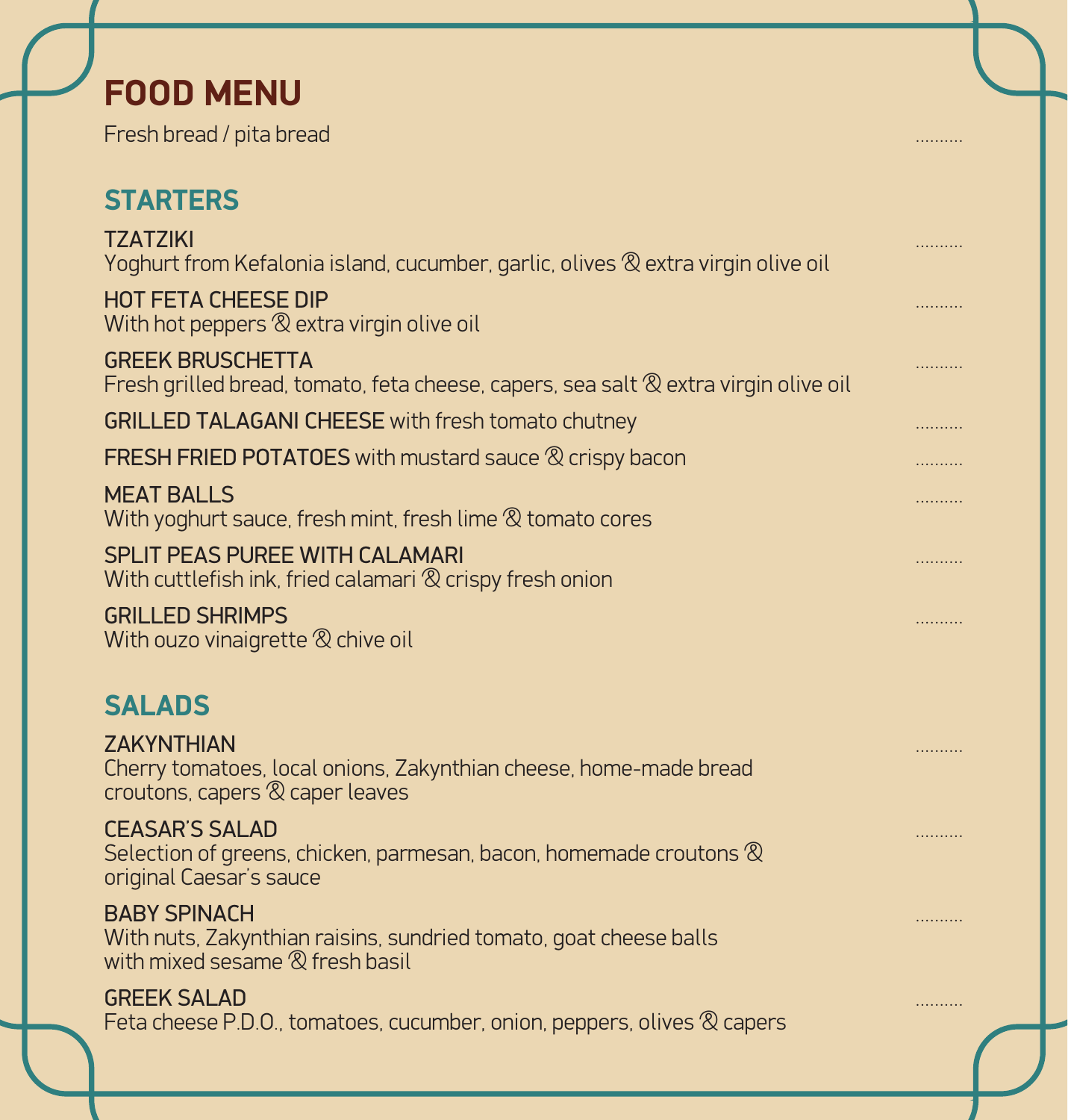## **PASTA / RISOTTO**

| <b>SEA FOOD</b><br>Linguini, shrimps, calamari, octopus & home-made bisque                                                                                                          | . |
|-------------------------------------------------------------------------------------------------------------------------------------------------------------------------------------|---|
| <b>SHRIMPS RISOTTO</b><br>With spinach spread, goat feta cheese <sup>®</sup> tomato tartar                                                                                          | . |
| <b>ZAKYNTHIAN BEEF BRAISED PASTITSIO</b><br>With rigatoni boiled in milk & traditional Zakynthian cheese béchamel                                                                   | . |
| <b>CHICKEN PESTO</b><br>Rigatoni, pesto basil, chicken fillet <sup>®</sup> mozzarella                                                                                               | . |
| <b>TRIFOLATI</b><br>Linguini, wild mushrooms, truffle paste <sup>®</sup> fresh herbs                                                                                                | . |
| <b>EARTH</b>                                                                                                                                                                        |   |
| <b>TRADITIONAL BEEF BURGER</b> (without brioche bread)<br>With sweet potato purée, fresh thyme <sup>®</sup> black wild rice                                                         | . |
| <b>CHICKEN ON THE GRILL</b> (leg part without bones)<br>With fried potatoes, mustard sauce, lime vinaigrette <sup>®</sup> pita bread                                                |   |
| <b>HOMEMADE PORK GYROS</b><br>With chopped pieces of marinated pork pancetta with home-made spices mix,<br>pita bread, cucumber flakes, pickle onion, pico de gallo & yoghurt sauce | . |
| PORK STEAK (600gr)<br>With fried potatoes <sup>2</sup> mustard sauce                                                                                                                | . |
| <b>OUR BURGER</b><br>Brioche bread, beef burger, bacon, cheese, onion, chutney tomato, iceberg,<br>tartar sauce, pickle <sup>®</sup> fried potatoes                                 | . |
| <b>PREMIUM CUTS *</b>                                                                                                                                                               |   |
| <b>SHIRLOIN STEAK (300gr)</b>                                                                                                                                                       | . |
| RIB EYE BLACK ANGUS (300qr)                                                                                                                                                         | . |
| <b>FLAT IRON ANGUS STEAK</b>                                                                                                                                                        | . |
| * Upon availability                                                                                                                                                                 |   |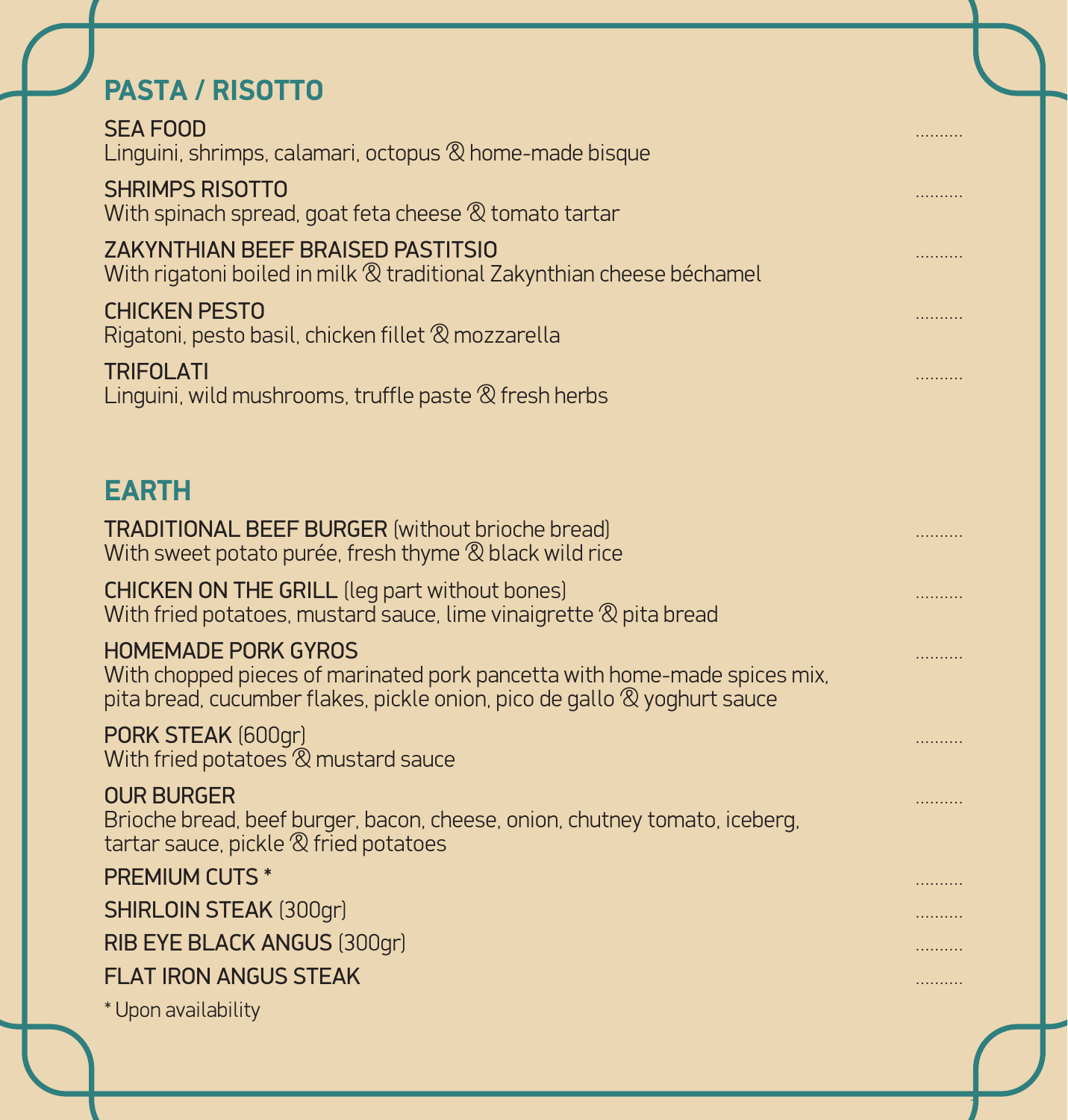| <b>SEA</b>                                                                                                                            |   |
|---------------------------------------------------------------------------------------------------------------------------------------|---|
| <b>FRESH CROAKER FILLET</b><br>Served with couscous with aromas from a traditional dish (gemista) $\otimes$<br>extra virgin olive oil | . |
| <b>FRESH SEABASS FILLET</b><br>Served with cauliflower couscous and celery root purée truffle flavorede                               | . |
| <b>OCTOPUS</b><br>Served with traditional garlic-flavored potato puree, capers $\&$ chive oil                                         | . |
| <b>CALAMARI ON THE GRILL</b><br>Served with spinach pie spread, colorful quinoa & chili oil                                           | . |
|                                                                                                                                       |   |
| <b>DESSERTS</b>                                                                                                                       |   |
| <b>CHOCOLATE BROWNIE</b> served with a scoop of ice- cream                                                                            |   |
| <b>DEEP FRIED RICE PUDDING</b><br>In panko and cinnamon cream, served with a scoop of ice cream                                       |   |
| <b>TRADITIONAL ORANGE PIE</b><br>With butterscotch, served with a scoop of ice-cream                                                  | . |
|                                                                                                                                       |   |
| <b>KIDS MENU</b>                                                                                                                      |   |
| MINI BEEF BURGERS (without brioche bread)<br>With fried potatoes <sup>®</sup> mustard sauce                                           | . |
| <b>HOMEMADE CHICKEN FINGERS</b><br>With fried potatoes & mustard sauce                                                                | . |
| <b>CREAM &amp; CHICKEN PASTA</b><br>Chicken fillet, white cream <sup>®</sup> cheese                                                   | . |
| <b>RED PASTA</b> with garlic <sup>®</sup> fresh basil                                                                                 | . |
|                                                                                                                                       |   |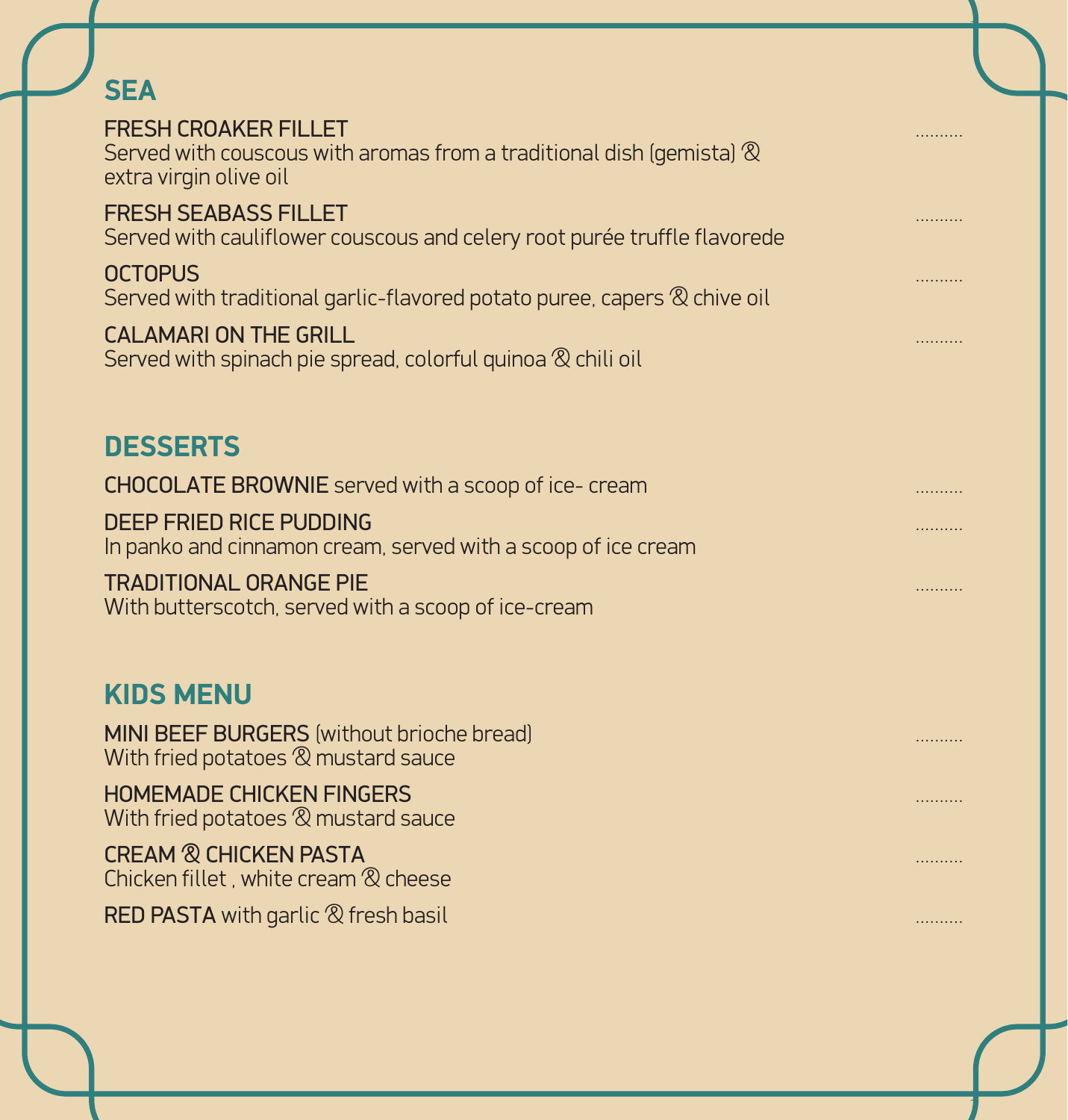| <b>COCKTAIL MENU</b>                                                                                                          |   |
|-------------------------------------------------------------------------------------------------------------------------------|---|
| <b>SPRITZ</b>                                                                                                                 |   |
| APEROL SPRITZ Aperol, Prosecco, soda, fresh squeezed orange                                                                   | . |
| <b>GREEK SPRITZ</b> Mastiha traditional liqueur, prosecco, soda water                                                         |   |
| <b>ROSE GARDEN SPRITZ</b>                                                                                                     | . |
| Hayman's Peach <sup>®</sup> Rose cup, fresh mint, top up with prosecco                                                        |   |
| <b>NEW AGE</b>                                                                                                                |   |
| <b>SMOKED BRAMBLE</b>                                                                                                         |   |
| Dry Gin, Mezcal, gomme syrup, fresh squeezed lemon, top up with Cassis syrup                                                  |   |
| <b>SUMMER BREEZE</b><br>Dry gin, Yuzu purée (citrus fruits), cucumber syrup, fresh basil, fresh lime                          |   |
| <b>PINK PEPPER DAIQUIRI</b>                                                                                                   | . |
| White rum, pink pepper liqueur, bitters, raspberry purée, lime                                                                |   |
| <b>NICARAGUAN FASHIONED</b><br>Rum 12y, paragon rue berry, sugar cane liqueur, orange bitters                                 | . |
|                                                                                                                               |   |
| <b>CLASSICS</b>                                                                                                               |   |
| NEGRONI Gin, sweet vermouth, campari                                                                                          | . |
| <b>MOJITO</b>                                                                                                                 |   |
| White rum, brown sugar, fresh mint, fresh squeezed lime, top up with soda<br>PINA COLADA Rum, Batida De Coco, pineapple juice |   |
| MAI TAI Rum 12y, orange Curacao liqueur, orgeat syrup, fresh squeezed lime                                                    | . |
| DAIQUIRI Rum 4y, gomme syrup, fresh squeezed lime                                                                             | . |
| + Flavors: Green Apple, Strawberry, Yuzu(citrus), Passion fruit                                                               | . |
| <b>CAIPIRINHA</b><br>Cachaça, brown sugar, fresh chopped lime, top up with sparkling water                                    | . |
| <b>MARGARITA</b> Tequila, fresh lemon juice, triple sec                                                                       | . |
| <b>ESPRESSO MARTINI</b> Espresso shot, sugar syrup, coffee liqueur                                                            |   |
|                                                                                                                               |   |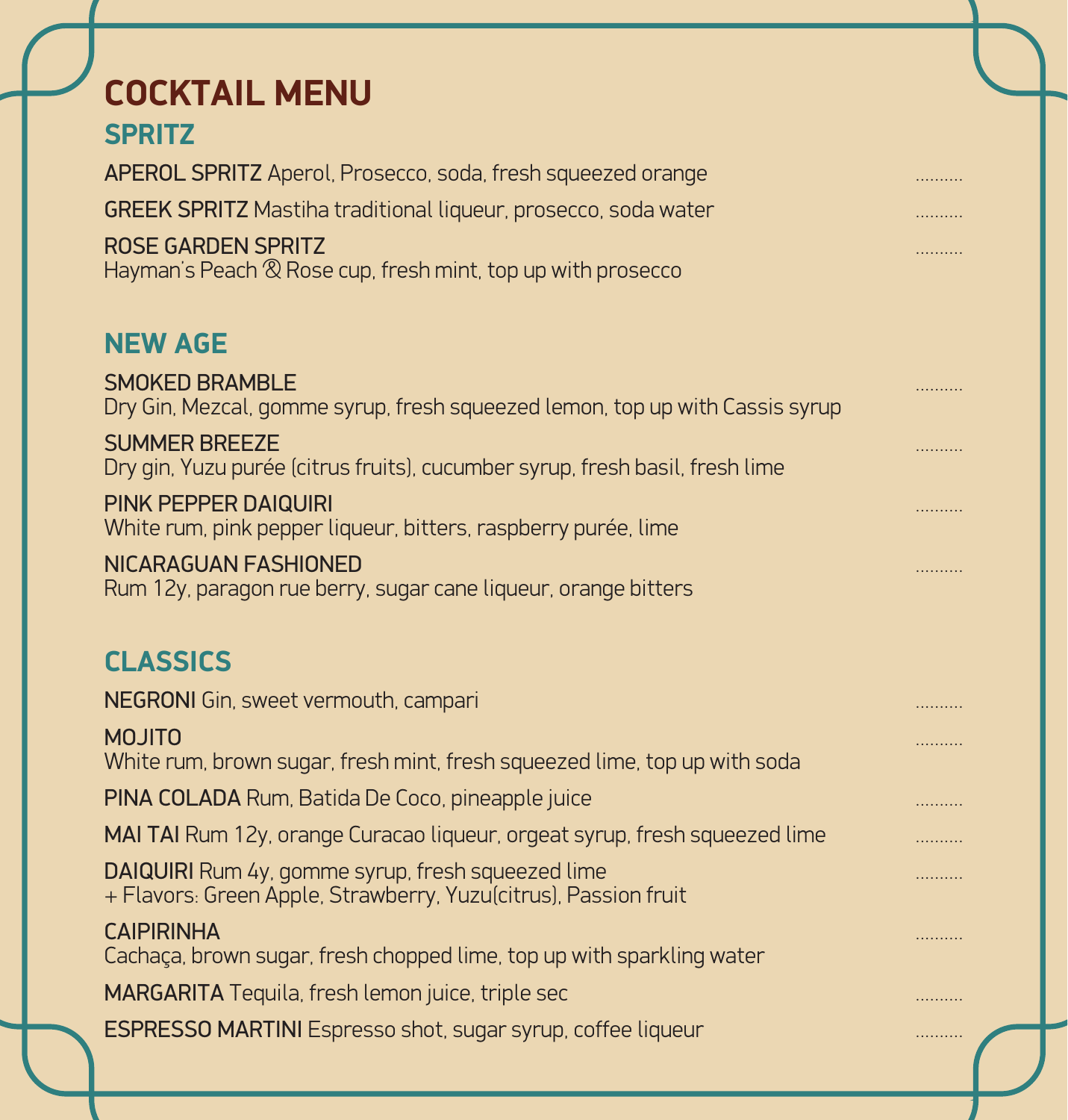# COFFEES <sup>®</sup> BEVERAGES **\*** Make your beverage Vegan with +0,5€

#### **FRESH JUICES**

FRESH ORANGE JUICE .......... FRESH LEMON JUICE .......... FRESH STRAWBERRY JUICE ..........

#### **COFFEES**

GREEK COFFEE .......... ESSPRESSO .......... DOUBLE ESPRESSO .......... CAPPUCCINO .......... DOUBLE CAPPUCCINO .......... **FLAT WHITE** the contract of the contract of the contract of the contract of the contract of the contract of the contract of the contract of the contract of the contract of the contract of the contract of the contract of t MOCHA .......... LATTE .......... IRISH COFFFE .......... FREDDO ESPRESSO .......... FREDDO CAPPUCCINO .......... FRAPPE .......... HOT TEA .......... HOT / COLD CHOCOLATE .......... MILKSHAKE (chocolate, strawberry, vanilla, banana - biscuit, cookies) ..........

#### **SOFT DRINKS**

TONIC, SODA COCA COLA, COCA COLA ZERO .......... FIZZY DRINKS .......... ORANGE, LEMON, SOUR CHERRY, PINK GRAPEFRUIT SPRITE .......... ICE TEA .......... LEMON, PEACH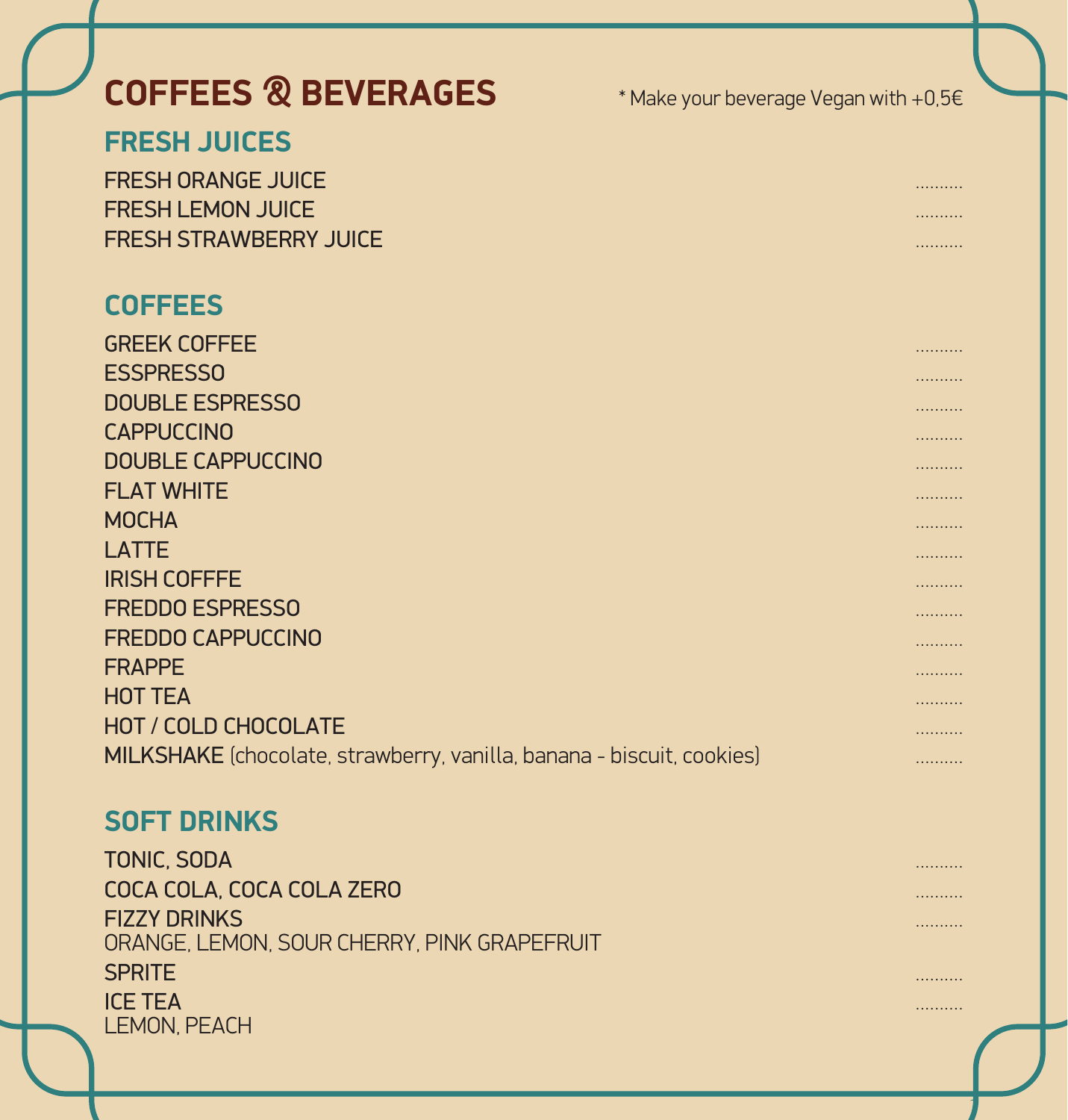### **SMOOTHIES**

STRAWBERRY .......... EXPERIMENT REPORT OF THE SECOND SECOND CONTRACT CONTRACT CONTRACT CONTRACT CONTRACT CONTRACT CONTRACT CONTRACT CONTRACT CONTRACT CONTRACT CONTRACT CONTRACT CONTRACT CONTRACT CONTRACT CONTRACT CONTRACT CONTRACT CONTRACT CON PASSION FRUIT .......... ENERGY BOOST (banana, oatmeal, honey) ..........

#### **BEERS**

| <b>MYTHOS DRAUGHT 330ML</b> | . |
|-----------------------------|---|
| <b>MYTHOS DRAUGHT 500ML</b> | . |
| <b>ALPHA 500ML</b>          | . |
| <b>CORONA 330ML</b>         | . |

#### **HANDCRAFTED BEERS**

| LEVANTE ZANTE LAGER - 330 ML                    | . |
|-------------------------------------------------|---|
| <b>IONIAN CORFU IPA-330ML</b>                   | . |
| <b>IONIAN CORFU BEER SPECIAL RED-330ML</b>      | . |
| <b>IONIAN CORFU PILSNER BEER-500ML</b>          | . |
| ORA MICROBREWERY WEISS - 500ML                  | . |
| SEPTEM Quaranta Giorni 330 ML - New England IPA | . |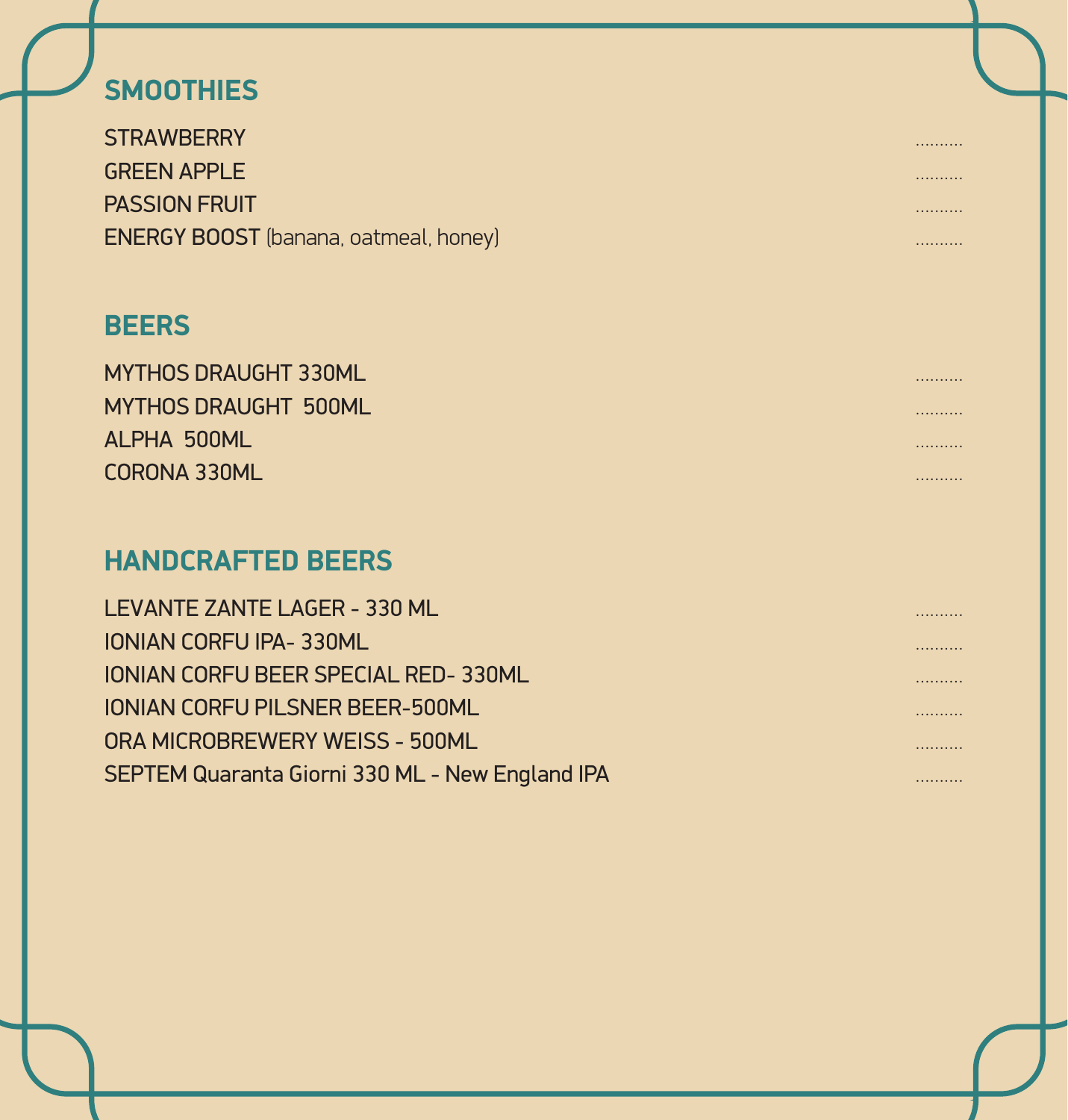## **BRUNCH MENU** \* Served from 11am to 4pm

CLASSIC OMELETTE .......... With chives, fresh bread & mix green salad

CHICKEN GYROS SANDO .......... Brioche sandwich with homemade gyros from chicken, pickle sauce & caramelized onion

CHICKEN BURGER .......... Chicken schnitzel, iceberg, mayo, tomato, edam, bacon & fried potatoes

CLUB SANDWICH .......... Cheese, turkey, bacon, iceberg, tomato, mayo & fresh fried potatoes

ZAKYNTHIAN "KAGIANAS" .......... Fried eggs with fresh tomato, traditional Cretan ham "apaki", truffle oil, chives & fresh bread